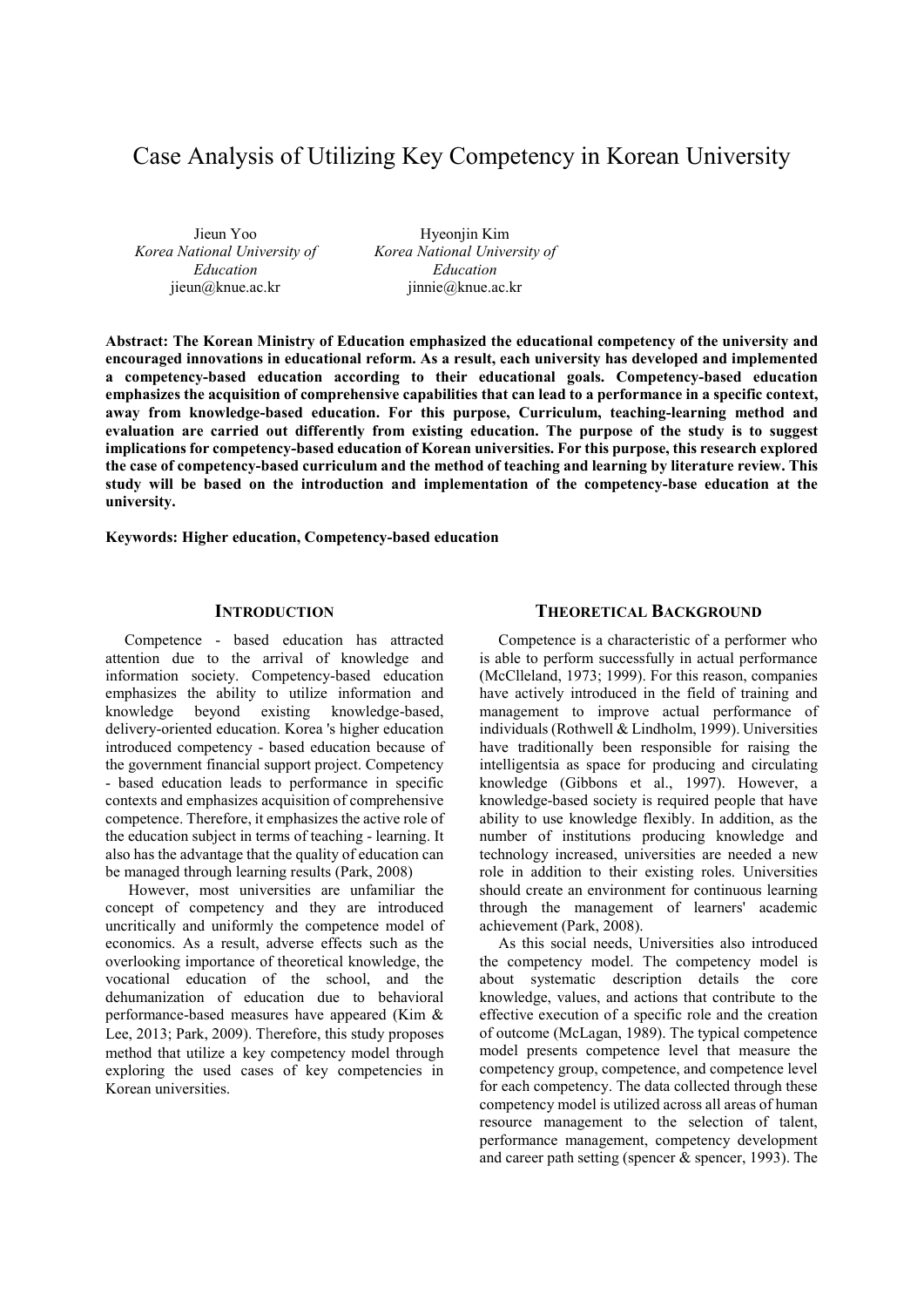competence model of the university can be used in many aspects of human resources management as the corporation. Many Korean universities systematically carry out a series of courses by deriving competencies according to their characteristics, operating and evaluating the curriculum accordingly. However, there is a lack of concern about the importance of the concept of competence and the relationship with the curriculum in school education (So, 2007). Therefore, this study suggests the utilization method in higher education through exploring the use case of key competence in higher education.

## **RESEARCH METHOD**

In this study, we analyzed the literature data of universities for government financial support project  $(ACE + project)$  in order to confirm the use case of student 's key competence in Korean universities. Therefore, in this paper we selected two universities that developed, operated and evaluated competencybased curriculum by deriving their own competencies. Two universities

 The analytical criteria were derived through literature on competency models. The detailed criteria are a) the method of deriving the competencies of each university, b) the development and operation of competency-based curriculum, c) the measurement of competency and utilization of results.

#### **RESEARCH RESULT**

#### **G University**

G University is a large-scale university in the metropolitan area, and has been carrying out the competency-based curriculum by attracting university financial support for the third year. G University selected education goals and talent awards based on the educational philosophy of the university and selected six key competencies as essential core qualities of talent awards. In order to practice the selected key competencies, G has reorganized its educational goals, curriculum, evaluation tools, and evaluation methods based on competencies and established a key competency improvement system.

First, the curriculum was mapped to key competencies in order to improve key competencies and professional competencies by department, and the certification institute diagnosed key competencies of students. Each department and college has developed a competency improvement roadmap based on the mapped capacity. Accordingly, each department and college developed and operated competency-based curriculum. When developing the curriculum, they mapped key competencies and professional competencies, and analyzed the status of key competencies and established a reflux system. To do this, they provided a key competency class design guide.

The developed curriculum consists of liberal arts curriculum, major curriculum, and non-subject curriculum. The liberal arts, majors, and non-subject curriculum have been developed to promote the mapped competencies, the convergence education has been developed in connection with the majors. The non-subject curriculum and liberal arts curriculum have developed the operating system by establishing an exclusive organization for the operation based on humanity. In the case of personality education programs, a certification system based on program participation and achievement is used. In terms of teaching and learning, they develop lecture course with TED-style and learner-centered learning communities.

The major curriculum emphasizes creative-hybrid education. The centralized institution developed a major education system and applied it to all subjects. The developed system suggests the essential elements of the entrance stage and the major stage. Each stage is required to provide information related to the department, to develop the roadmap of the department, and to develop the curriculum applied to the learnercentered teaching method. Especially, they tried to improve the students' interest and competence of IT through the lectures on coding education, idea tones, and hacker tones for non-specialists.

The quality of education is managed through the curriculum evaluation and certification institute. G university has developed a key competency CCI system as a way to continuously improve the key competencies selected by the university to develop a competency enhancement roadmap. The competency development roadmap developed in each department was posted on the homepage of the department to improve accessibility. In addition, the learner conducts the key competency test(K-CESA) for college students conducted by the Korea Vocational Training Center. The results are provided to students, departments, and related administrative departments. Students can use the results to make their portfolios and develop key competencies. In addition, departments and related administrative departments can utilize them to operate and improve the curriculum. Students' competency related data is provided through web and student can be checked through the integrated competency management system. In addition, G University revised the curriculum in 2018 and measured the improvement of key competencies and educational orientation distribution. These results were used as basic data for competency - based curriculum reorganization.

They tried to implement the quality management of education through analyzing and evaluating the data that collected in this teaching - learning process. In the process of teaching - learning, they develop a system that can predict the risk warning group of students. If they find risk student through intermediate achievement of the students, they provide counseling for them. They also developed an integrated management system and certification system for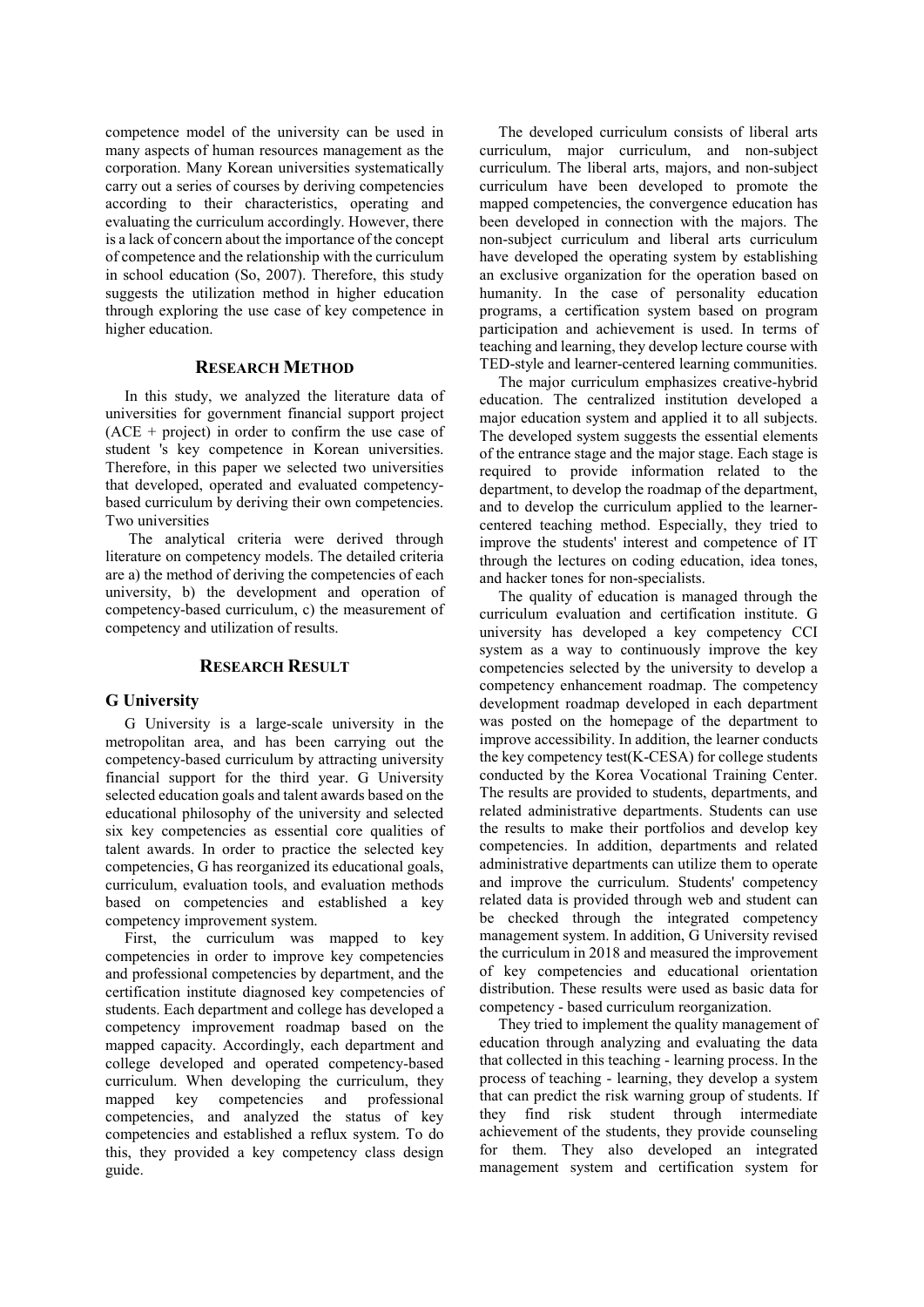students participating in various programs. In the major education, the certificate is provided to the students who are enrolled in the major program which is centered on excellent students by department. Comparisons and integrated certifications will be awarded with mileage based on the six key competencies, with a non-subject programs and competitions. This certification program enables students to manage their histories by providing a database of students' comparisons activities in Internet and mobile.

## **D University**

D University is a local small and medium university, a religious foundation university. The university has also established a talented personality in order to implement the founding philosophy and achieve educational goals. Five key competencies were selected for the implementation of the university human resource awards. D University established an operating system for introduction / operation measurement - evaluation / analysis - improvement advancement / diffusion in order to upgrade the curriculum, and constructed a CMS system for curriculum quality and performance management. The professor designs a competency-based lecture plan for the competency-based curriculum and develops a new lecture model based on learner participation based on competency, lecturer's skill and learner needs. The curriculum is as follows.

In the liberal arts curriculum, they ran new liberal arts curriculum based on competency and reorganized into competency - based curriculum. The liberal arts curriculum periodically analyzed and managed the changes of the key competencies of the learners through the operation status and actual investigation. This university also developed the curriculum that is connected liberal arts curriculum, major curriculum, and non-subject curriculum to enhance the utilization of curriculum. In order to improve the student participation rate in the non-subject curriculum, the university operated the non-subject DAY by improving the academic system.

In terms of major education, this university carried out competency-based special education to enhance student's key competence. First, the CMS is operated for the quality and performance management of the major education, and selected major specific competency based on the needs analysis for each department. These data can be utilized as the data of curriculum reorganization, and can be used as diagnostic and performance evaluation data of major education. They developed a basic education certification model in connection with non-subject programs to strengthen basic education. In terms of teaching - learning, various educational methods are applied and supported to enhance core competencies. In each subject redesigned new curriculum with the contents, the teaching method, and the evaluation method based on the key competency - based educational goals that the learner should cultivate in the subject. In order to improve the basic academic ability, the basic academic ability certification model was established for the academic subjects. According to the emphasis of convergence ability, the curriculum is redesigned to introduce a convergence curriculum that links similar disciplines. In addition, pragmatic education for linking with job sites was emphasized.

D university developed a competency measurement tool for quality management of teaching - learning activities. D University utilize key competencies, selfdirected learning competencies, competency development, and comparison and evaluation data as tools for measuring teaching-learning outcomes. First, in order to measure student's core competency, D university use K-CESA and its own developed tools. K-CESA is used as data for comparison with other universities and its own development tools are used as data to identify the impact on competency of each major, liberal arts, non-subject curriculum. These results can be used to design learning activities and to teach students in related organizations, as it can confirm the growth trend of individual competence of students. The student portfolio provided by the university is composed of three stages of competence diagnosis, competency design, and competence development considering the stage of career development of the student, so that the student can directly check and manage his/her competence. Nonsubject curriculums also include an assessment/feedback system for competency mapping validity analysis, key competency assessment, academy satisfaction survey, and undergraduate education satisfaction survey four times a year.

## **CONCLUSION**

In this study, we tried to find out how to utilize competency in higher education by analyzing the cases of two universities. For this purpose, we selected two universities including the development, utilization, and evaluation of competence among the universities of the financial support projects in Korea. The analysis results are as follows.

First, in terms of key competencies, two universities are established talent awards according to the foundation philosophy and educational purpose of the university. G university derived a similar form of competency as the key competencies presented in the OECD DeSeCo project. However, in the case of D university, the competency name is renamed according to the philosophy of the university, and it is suggested to derive the specialization competency according to the characteristics of each department.

Second, in the course of deriving key competencies and establishing curriculum, each university implemented mapping key competencies in the subject to establish curriculum based on key competencies.